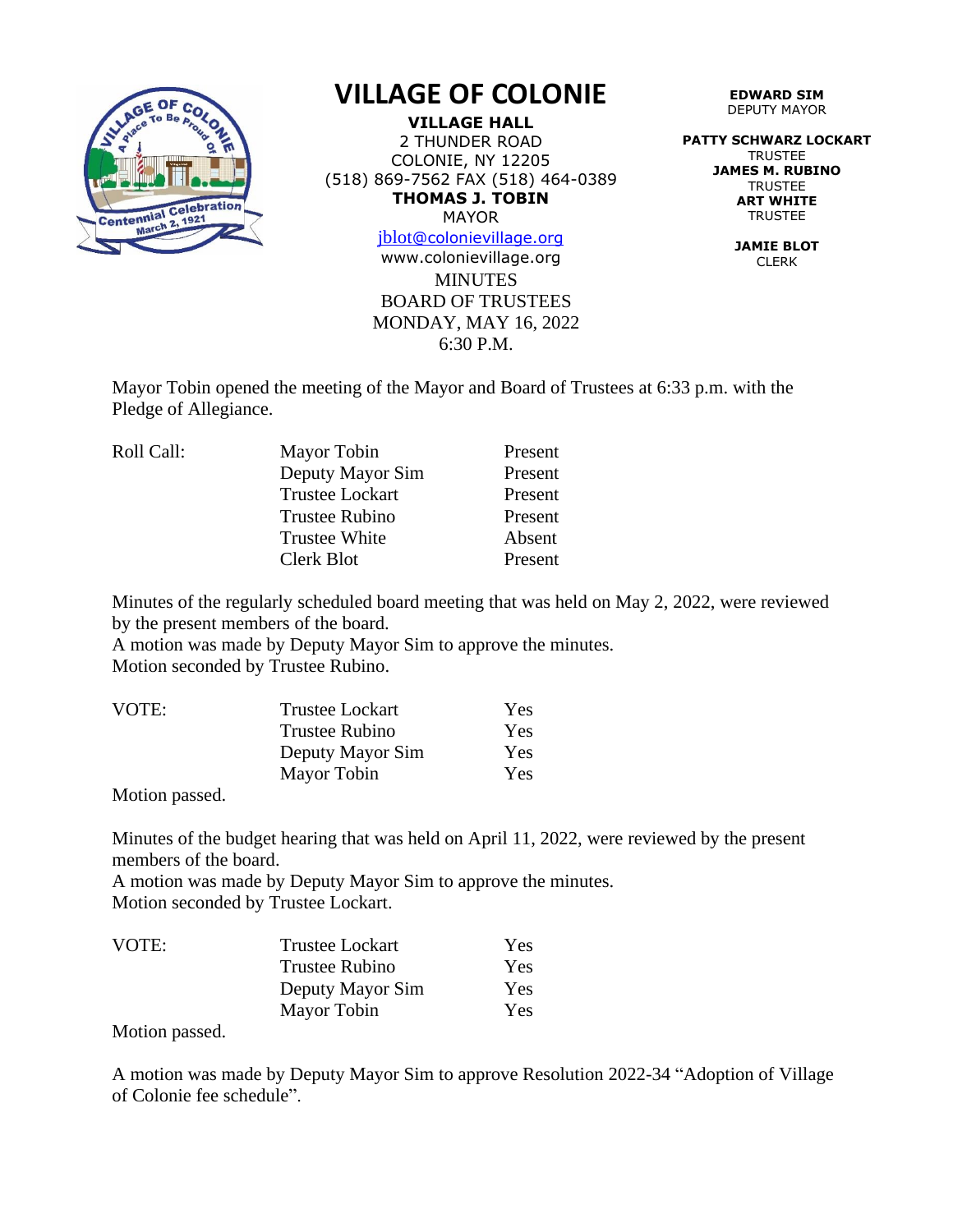Motion seconded by Trustee Rubino.

| <b>Trustee Lockart</b> | Yes |
|------------------------|-----|
| Trustee Rubino         | Yes |
| Deputy Mayor Sim       | Yes |
| Mayor Tobin            | Yes |
|                        |     |

Motion passed.

A motion was made by Trustee Lockart to approve Resolution 2022-35 "Refund request for facility rental".

Motion seconded by Deputy Mayor Sim.

| VOTE: | <b>Trustee Lockart</b> | Yes |
|-------|------------------------|-----|
|       | <b>Trustee Rubino</b>  | Yes |
|       | Deputy Mayor Sim       | Yes |
|       | Mayor Tobin            | Yes |

Motion passed.

A motion was made by Trustee Lockart to approve Resolution 2022-36 "Change of Zoning Board of Appeals meeting time".

Motion seconded by Trustee Rubino..

| VOTE: | <b>Trustee Lockart</b> | Yes |
|-------|------------------------|-----|
|       | <b>Trustee Rubino</b>  | Yes |
|       | Deputy Mayor Sim       | Yes |
|       | Mayor Tobin            | Yes |
|       |                        |     |

Motion passed.

A motion was made by Trustee Rubino to approve Resolution 2022-37 "Employee handbook – add G1.7A Refuse collection vehicles". Motion seconded by Trustee Lockart.

| <b>Trustee Lockart</b> | Yes |
|------------------------|-----|
| <b>Trustee Rubino</b>  | Yes |
| Deputy Mayor Sim       | Yes |
| Mayor Tobin            | Yes |
|                        |     |

Motion passed.

A motion was made by Deputy Mayor Sim to approve Resolution 2022-38 "Amendment to Emergency Action Plan".

Motion seconded by Trustee Lockart.

| VOTE: | <b>Trustee Lockart</b> | Yes        |
|-------|------------------------|------------|
|       | <b>Trustee Rubino</b>  | <b>Yes</b> |
|       | Deputy Mayor Sim       | Yes        |
|       | Mayor Tobin            | <b>Yes</b> |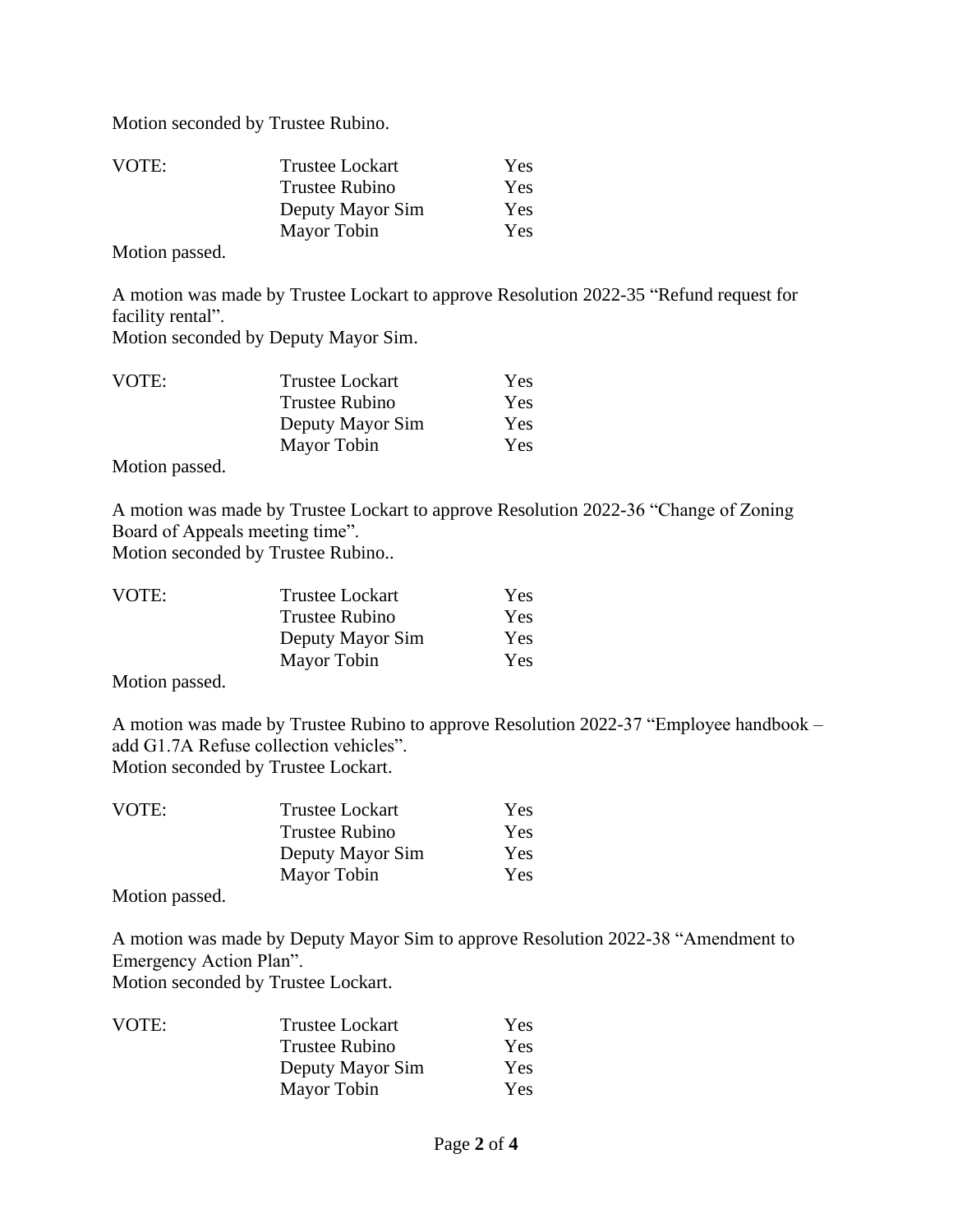Motion passed.

Trustee Lockart mentioned that she and the Mayor attended a memorial service for former longtime employee Kay Walker at Pine Grove church. Trustee Lockart mentioned all the various positions Kay held at the Village over the years.

Trustee Rubino thanked all the departments for a great job at the Centennial Open House this past Saturday.

Deputy Mayor Sim also thanked the departments for their hard work on the Open House. He added it was 2-3 weeks of prep-work by everyone, not just employees but many other people pitched in to make it happen.

Mayor Tobin said it was a great event, and the first event to kick-off the Centennial celebration. It was a lot of work by all departments. He mentioned the next event it the Centennial carnival which starts June  $9<sup>th</sup>$ . The next focus will be on sprucing up Cook Park, to beautify the space for the carnival, picnic and amphitheater shows.

Trustee Lockart commended Superintendent Decker for overseeing the paving of the complex recently, and ensuring it was completed for the open house.

Chief Kayser thanked all the board who attended the fire department open house that took place in April.

Superintendent Decker thanked the board for their support at the open house this weekend. He also thanked Trustee White for his assistance with the landscaping of the complex.

A resident from 30 Tanglewood Road was present to discuss concerns with drainage in front of his property. He said he asked the pavers to cut back his driveway, to which the pavers said they couldn't, and it met the 2" requirements, but with the recent rains, he said there is a lot of pooling in front of his driveway. He said in the winter months the water becomes ice and is very slippery. Deputy Mayor Sim asked Superintendent Decker to stop by the property to look at the area. Deputy Mayor Sim asked the resident if his driveway had a belly, to which he said it does, and that he is going to have his driveway repaved to fix that.

The resident also mentioned concerns with speeding on the street, especially now that it is freshly paved. He said that when the speed trailer is parked there it does help for a little while. Deputy Mayor Sim mentioned we can put the radar trailer on the street again, and we can notify the Colonie Police Department of the concern. The resident mentioned that he has offered Colonie Police to sit in his driveway to observe the speeders.

The following reports were submitted: Senior lunch report 5/2/2022-5/6/2022 Senior lunch report 5/9/2022-5/13/2022 Senior rev. vs. exp. 4/25/2022-5/6/2022 Fire Dept. Report April 2022